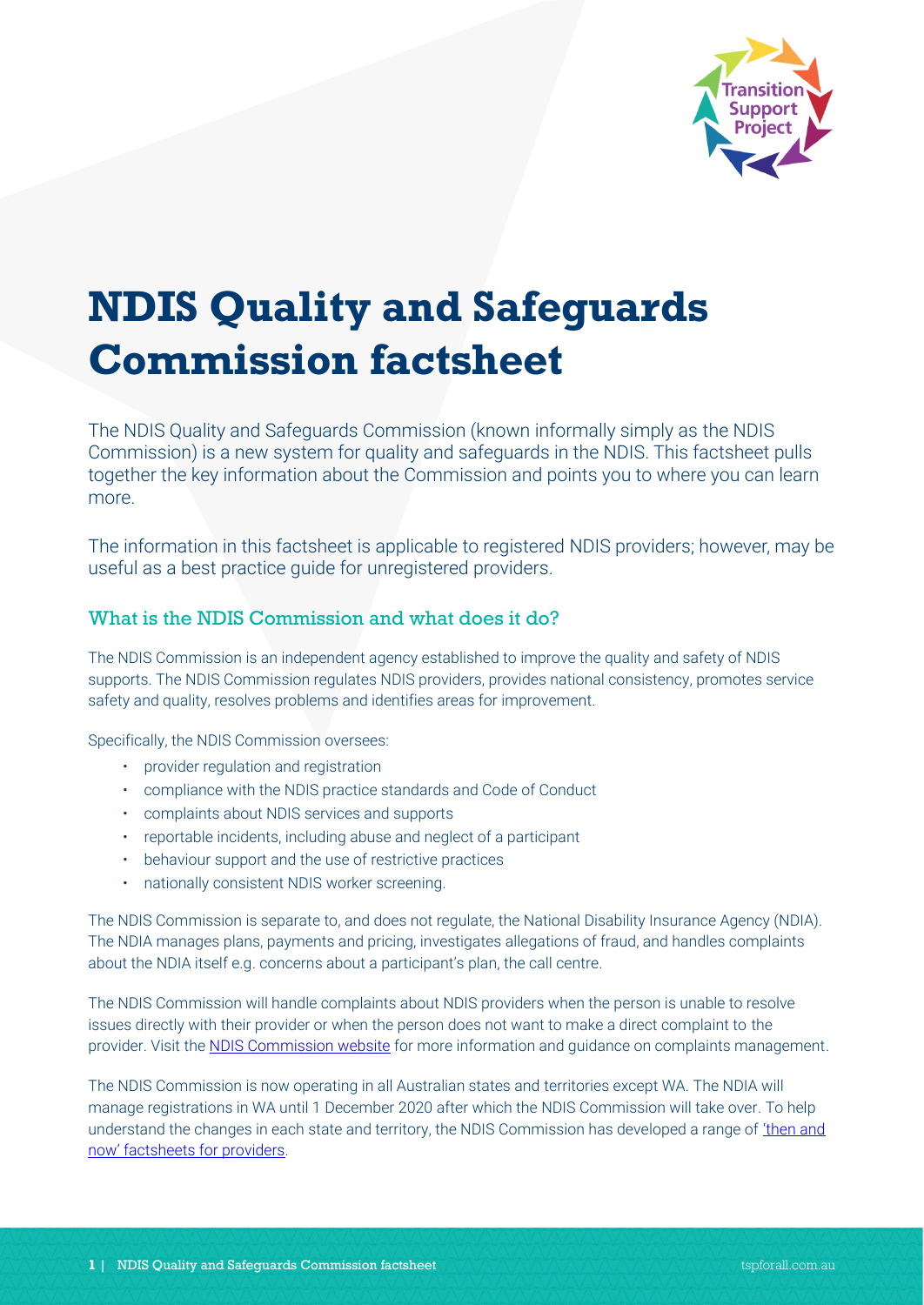

## Navigating the legislation, rules and policies

The majority of this factsheet explains the key functions of the NDIS Commission and what this means for providers and workers. But first, let's put some context to where the requirements come from - the NDIS legislation, rules and polices.

#### The NDIS Quality and Safeguarding Framework

The [NDIS Quality and Safeguarding Framework](https://www.dss.gov.au/disability-and-carers/programs-services/for-people-with-disability/ndis-quality-and-safeguarding-framework-0) was developed to establish a nationally consistent approach to quality and safeguards. It describes the guiding principles of the NDIS Commission and was designed to promote choice and control, high quality supports and safe environments for all NDIS participants.

#### The NDIS Act 2013, rules and guidelines

The [NDIS Act 2013](https://www.ndiscommission.gov.au/about/legislation-rules-policies) is the legislation underpinning the NDIS. It also establishes the NDIS Commission and sets out its functions. Th[e NDIS rules](https://www.ndiscommission.gov.au/about/legislation-rules-policies) and guidelines provide further details, including provider and worker responsibilities.

## The NDIS Commission's key functions and what this means for providers and workers

#### The NDIS Code of Conduct

[The NDIS Code of Conduct](https://www.legislation.gov.au/Series/F2018L00629) Rules 2018 set out clear expectations to promote safe and ethical supports. The NDIS Code of Conduct applies to:

- registered and unregistered NDIS providers and their workers delivering NDIS supports, including employees, contractors and volunteers
- providers delivering information, linkages and capacity building (ILC) activities
- providers of Commonwealth continuity of support services for people over 65 years old.

There is some guidance on th[e NDIS Commission website](https://www.ndiscommission.gov.au/providers/ndis-code-conduct) to help providers and workers comply with the NDIS Code of Conduct, including some great examples. There is also an [online worker orientation module,](https://www.ndiscommission.gov.au/workers/training-course)  which all registered providers should include in their staff induction and development programs.

#### Provider registration and NDIS Practice Standards

Providers need to register with the NDIS Commission if they deliver supports to participants with NDIA managed funding and/or deliver specialist disability accommodation, develop behaviour support plans, or use restrictive practices. There are two pathways for registration:

- Certification this is for providers offering higher risk and more complex supports and services
- Verification this is a less rigorous assessment than the full certification for providers offering lower risk and lower complexity supports and services.

The [NDIS \(Provider Registration and Practice Standards\) Rules 2018](https://www.ndiscommission.gov.au/about/legislation-rules-policies) set out the benchmark requirements that providers must adhere to in order to become and remain registered NDIS providers. The NDIS Practice [Standards and Quality Indicators application pack](https://www.ndiscommission.gov.au/document/986) is a user friendly document to help providers understand their obligations.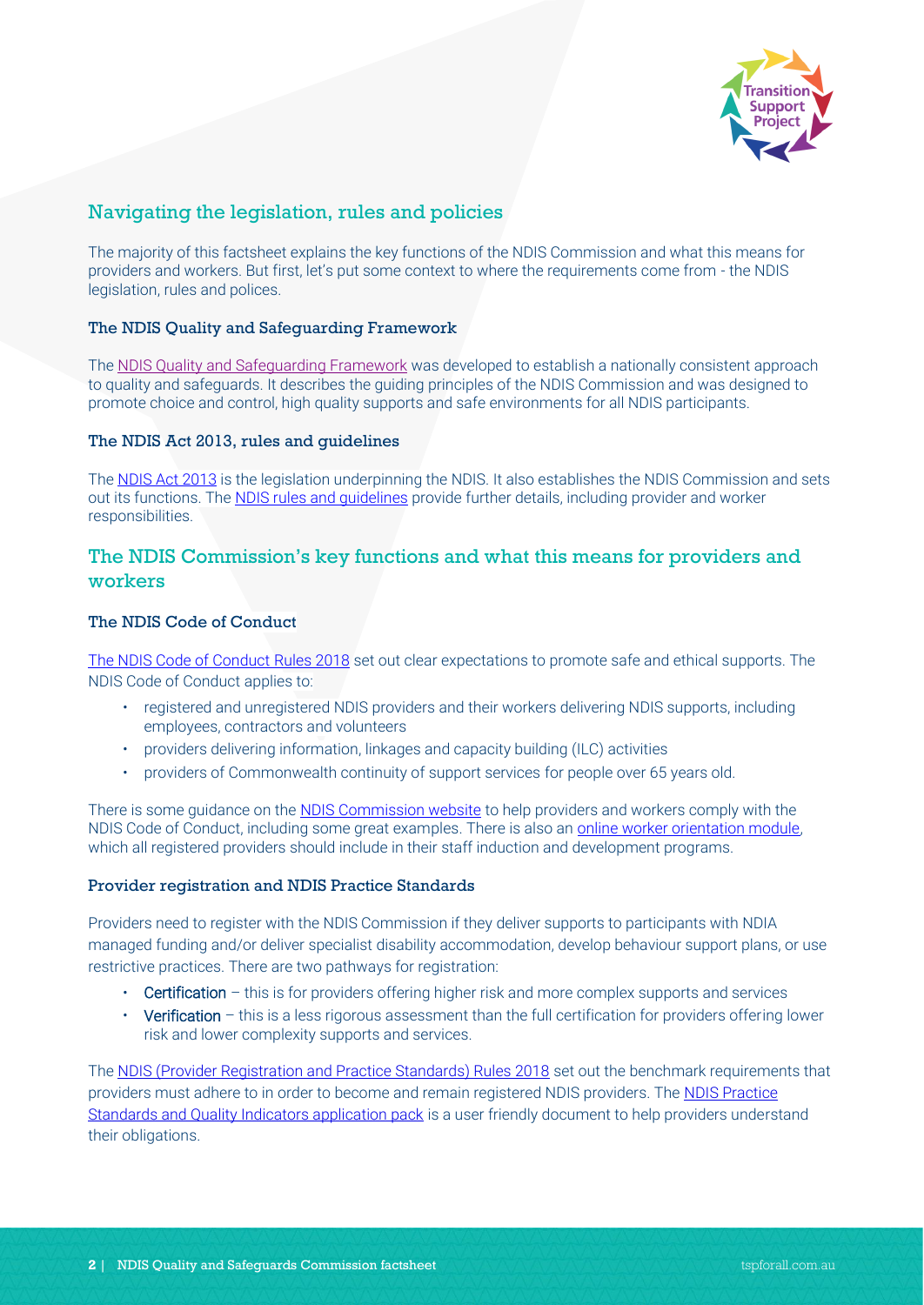

The NDIS Practice Standards consist of core and supplementary modules. Core modules are applicable to everyone, whilst the supplementary modules apply to providers of specialised supports.

Each practice standard has a series of participant-focused outcomes and quality indicators, which will be used to assess compliance in quality audits.

The NDIS Commission will inform providers of the NDIS Practice Standards that apply to them, and the type of audit they require, during the registration or renewal process.

Learn more about registered provider requirements on the [NDIS Commission website.](https://www.ndiscommission.gov.au/providers/registered-provider-requirements)

#### Provider complaint management

NDIS participants have the right to express their opinion about their NDIS services. The NDIS (Complaints [Management and Resolution\) Rules 2018](https://www.legislation.gov.au/Series/F2018L00634) require providers to:

- have an effective, accessible, and efficient complaints management and resolution system
- promote a culture that encourages and empowers people to speak up
- provide NDIS participants with information on how to complain or give feedback, including external avenues such as the NDIS Commission.

#### Incident management

This NDIS Commission will manage serious incidents (also known as reportable incidents) nationally, to protect the rights and safety of participants, regardless of where they live. [The NDIS \(Incident Management](https://www.legislation.gov.au/Series/F2018L00633)  [and Reportable Incident\) Rules 2018](https://www.legislation.gov.au/Series/F2018L00633) require providers to:

- have internal incident management systems to prevent, report and manage all incidents and near misses appropriately
- report all serious incidents (also referred to as reportable incidents) to the NDIS Commission, who will determine the best course of action.

For more information and guidance on incident management and reporting, including what is defined as a reportable incident, visit [the NDIS Commission website.](https://www.ndiscommission.gov.au/providers/incident-management-and-reportable-incidents)

#### Behaviour support

The NDIS Commission takes a person-centred approach to behaviour support, with the aim of reducing and eliminating the use of restrictive practices as much as possible.

There are two types of behaviour support providers in the NDIS, both of whom must register with the NDIS Commission and meet the requirements in the [NDIS \(Restrictive Practice and Behaviour Support\) Rules 2018:](https://www.legislation.gov.au/Series/F2018L00632)

- **Behaviour support practitioners** providers who develop positive behaviour support plans
- Implementing providers providers who use regulated restrictive practices.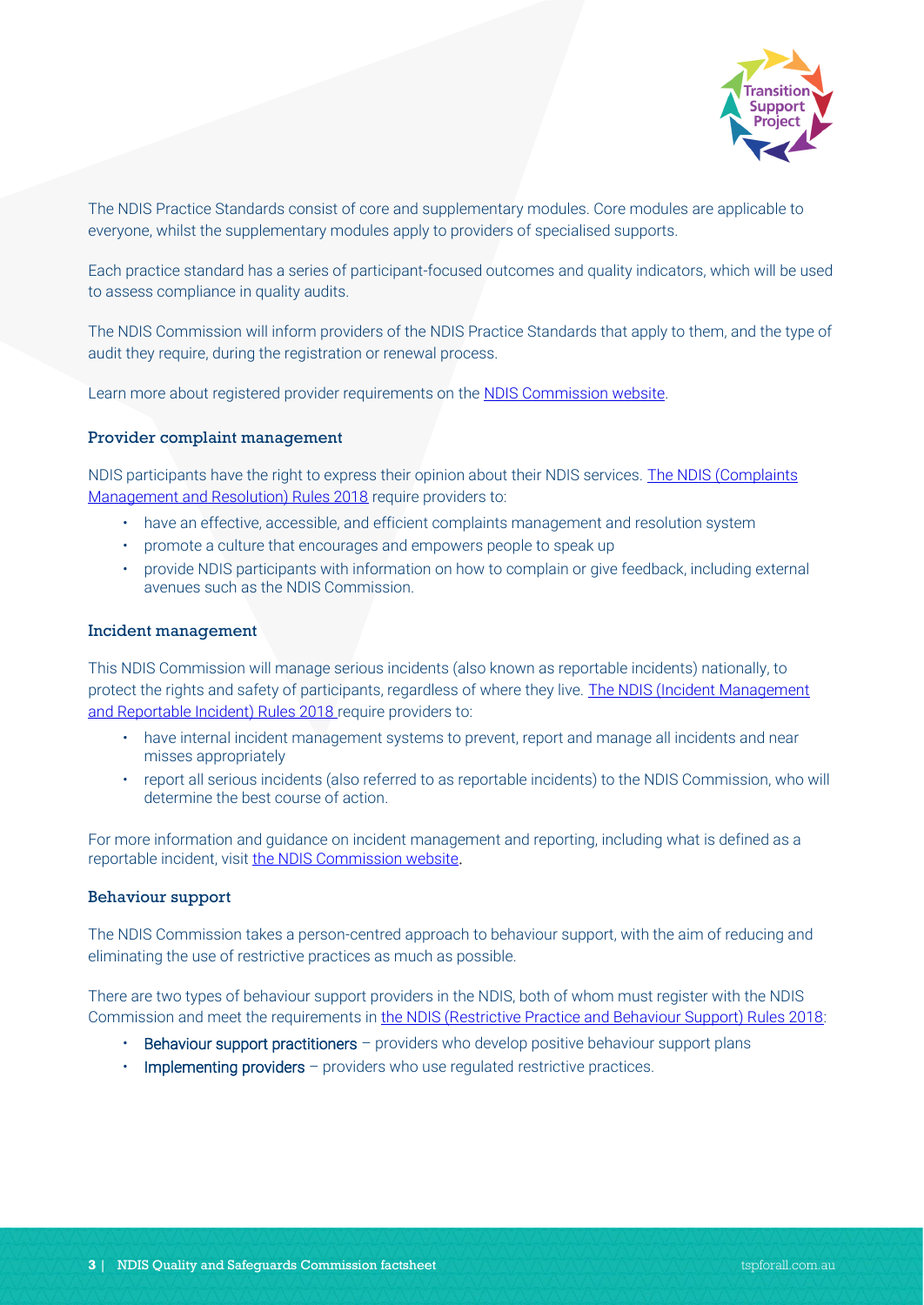

The NDIS behaviour support and restrictive practice requirements are complex but necessary to improve outcomes for people with disability and offer increased choice and control over their daily lives. Importantly, they will provide national oversight on the prevalence of restrictive practice. This will allow the NDIS Commission to implement positive behaviour support strategies and build sector capability, to reduce the reliance and use of restrictive practices in the future.

There is a specialist behaviour support team within the NDIS Commission, along with information and resources to help providers understand behaviour support requirements. Learn more on [the NDIS Commission](https://www.ndiscommission.gov.au/providers/behaviour-support)  [website.](https://www.ndiscommission.gov.au/providers/behaviour-support)

#### Consistent worker screening

Providers have responsibilities to adequately screen their workers. Specific obligations are detailed in the NDIS (Practice Standards – [Worker Screening\) Rules 2018.](https://www.legislation.gov.au/Series/F2018L00887) The NDIS Commission is currently working with state and territory governments to implement a national NDIS worker screening check. In the meantime, there are interim screening arrangements for each state and territory detailed on the [NDIS Commission website.](https://www.ndiscommission.gov.au/providers/worker-screening/interimarrangements)

Once the NDIS worker screening check is fully operational, all workers will be required to gain an NDIS worker screening check. The NDIS Commission will have national oversight through the NDIS worker screening database.

Not all roles within an organisation will require a check. Registered providers will be responsible for identifying the roles that do and for ensuring these workers gain an appropriate check. Providers are also responsible for having the suitable systems in place to prevent abuse, neglect or exploitation and promote a no tolerance culture to these things.

For more information on worker screening requirements, visit [the NDIS Commission website.](https://www.ndiscommission.gov.au/providers/worker-screening)

### What happens if providers don't meet their obligations?

There are penalties for non-compliance including fines and loss of registration. NDIS providers ca[n contact](https://www.ndiscommission.gov.au/about/contact) the NDIS Commission for advice and help to meet obligations.

The Australian Government has also invested in a new 'NDIS Support for NDIS Providers Program'. For more information on funded projects visit [the NDIS Commission website.](https://www.ndiscommission.gov.au/support-ndis-providers)

## Where to start?

A great place to start is to do a gap analysis against the practice standards relevant to your organisation. We have developed a tool you can use to map out what you already have, don't have, and may need to change or update. There are two templates, [one for verification](https://www.tspforall.com.au/download/12) and [one for certification](https://www.tspforall.com.au/download/13) (remember, only complete the modules relevant to you). Once you have identified the gaps, create an action plan to help achieve your objectives.